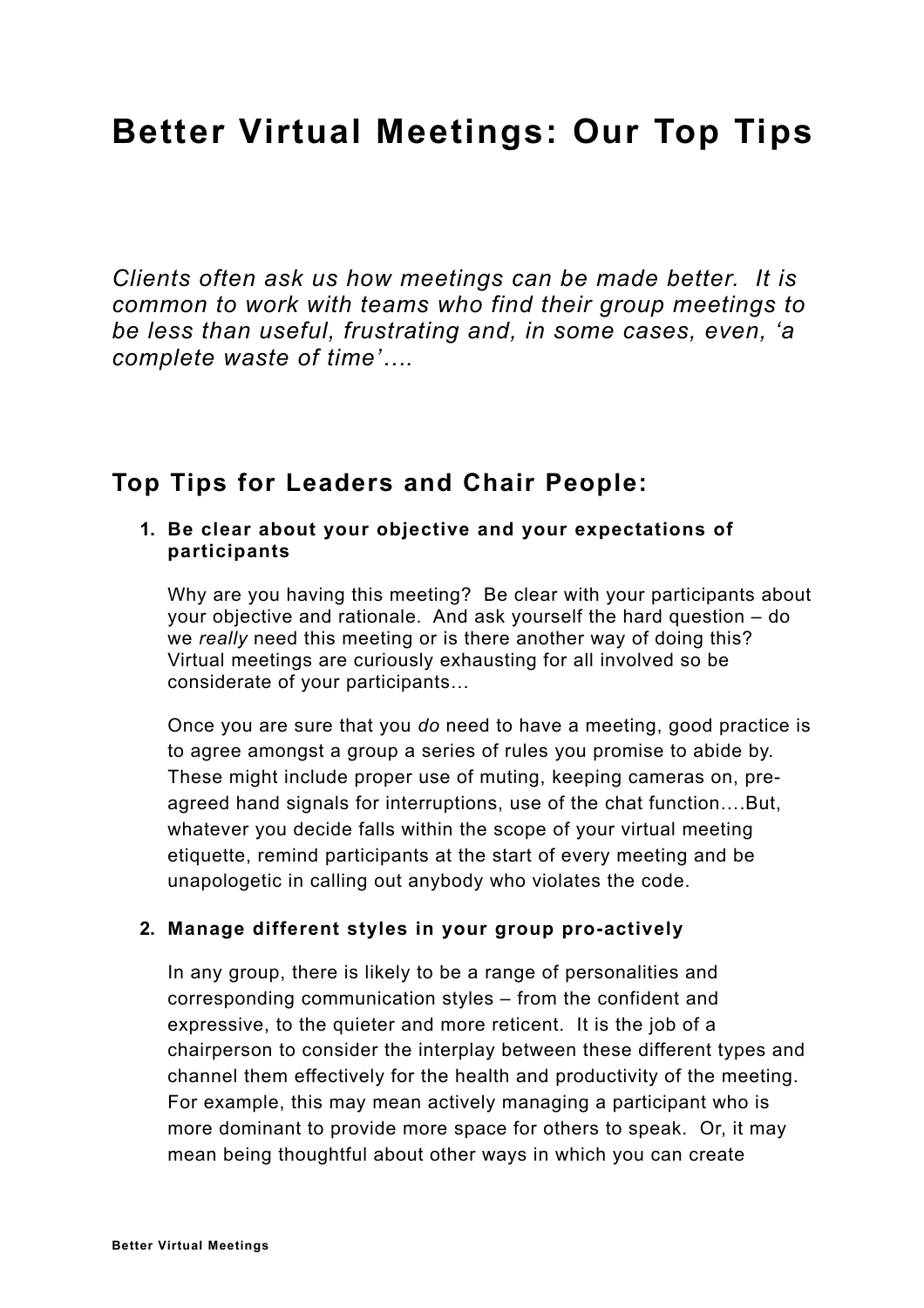conditions to make it easier for quieter participants to join in, such as explicitly inviting them to speak.

It may be prudent – if perhaps a little painstaking – to consider concluding your meetings with a question to every individual present about whether they have more to add or ask. It provides individuals with the opportunity, but not the obligation, to say more if they would like to.

#### **3. Consider appointing a silent co-chair**

Chairing or facilitating a large group discussion successfully is a real and much underrated skill. It requires the individual to invest their attention in a number of different places at the same time, and to refocus frequently without ever losing touch with what else is happening. One suggestion which might help chair-people everywhere is to appoint a silent second-in-command with an explicit mission to focus on the dynamics of the meeting, how people are responding (or not) and to provide directed feedback on what might need to happen next.

#### **4. Get feedback**

A quick-win for every meeting chair hoping to make their meetings better for the people in them is – ask them! Ask participants in an open-minded way for their feedback on how the meetings are going, their experience of them and any ideas and suggestions they might like to share.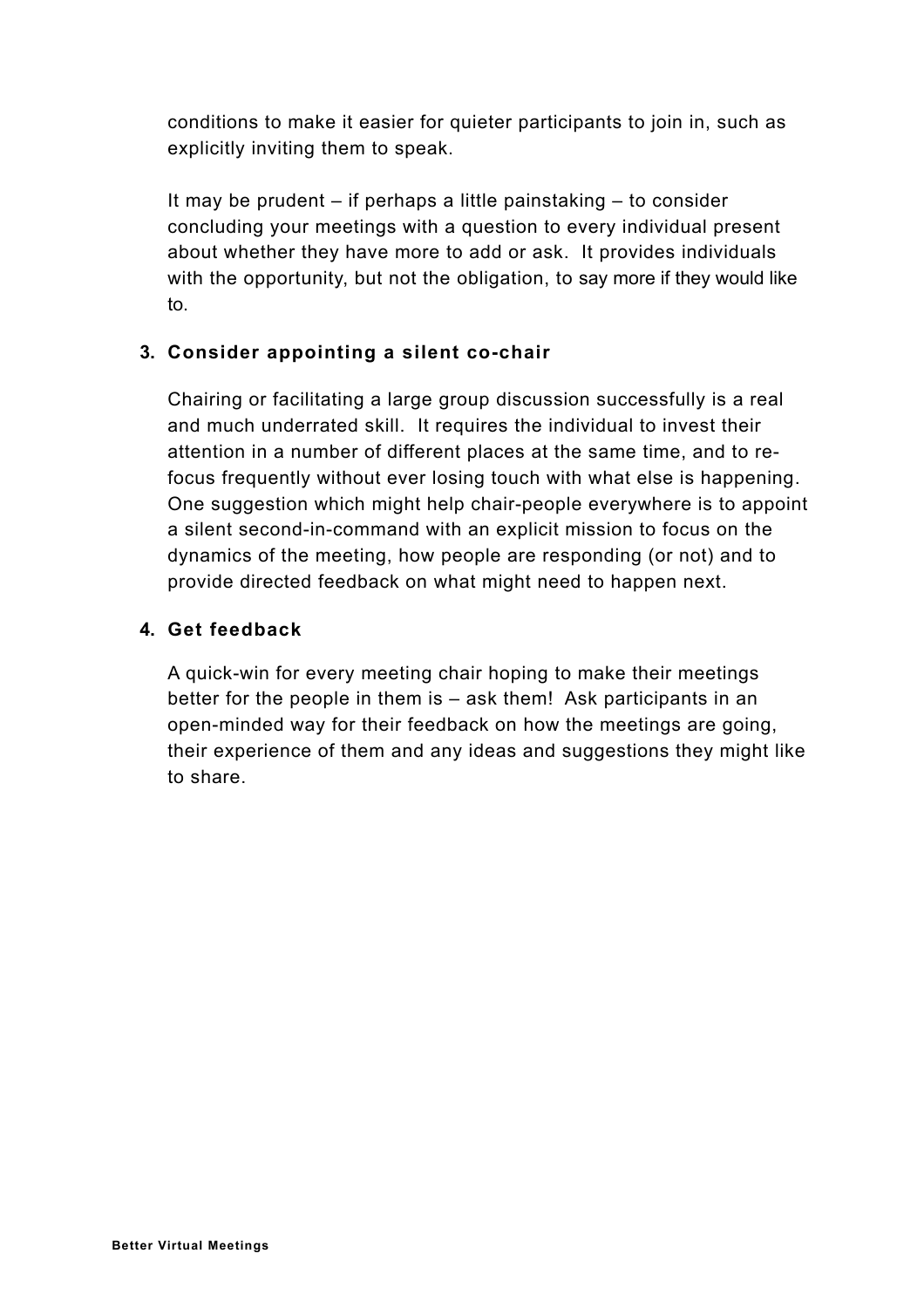# **Top Tips for Meeting Participants:**

#### **1. Reflect on your own meeting style and contributions**

The cultivation of greater self-awareness is key to communicating effectively in all instances. This environment may provide a catalyst for many to think more deeply about how they communicate and the impact this has on others.

As a general rule of thumb, however you know yourself to behave "in normal circumstances", consider the possibility that you may be exhibiting more extreme versions of this behaviour to compensate for the abnormal circumstances we find ourselves in.

For example, if you know you are, by tendency, more extrovert i.e. you usually talk a lot, you enjoy interactions with others, you may even solve problems by speaking out loud, you may be doing more talking than ever. By contrast, if you identify as more introvert i.e. quieter, more comfortable thinking through a problem than talking about it, then you may be saying less even than you might usually.

Take the time to notice what you are doing and consider how this may be helping or hindering your contributions, and their usefulness, in group settings.

#### **2. Ask a colleague, friend or family member**

Even if we believe we are very self-aware, it is worth checking that we are not being too unkind or too kind (!) to ourselves. Ask somebody who you believe will give you frank and helpful feedback about how you are coming across during group video calls, the impact that is having and how you could improve.

#### 3. **Act on your feedback**

Once you have that information, do something about it. So, if you have a habit of dominating discussions, make a conscious effort to limit your comments – use fewer words, curb the temptation to need to speak on every item. And enjoy the opportunity to listen harder and better to others. Likewise, if you are told you do not contribute enough, break the pattern and speak up. This doesn't mean you have to speak at